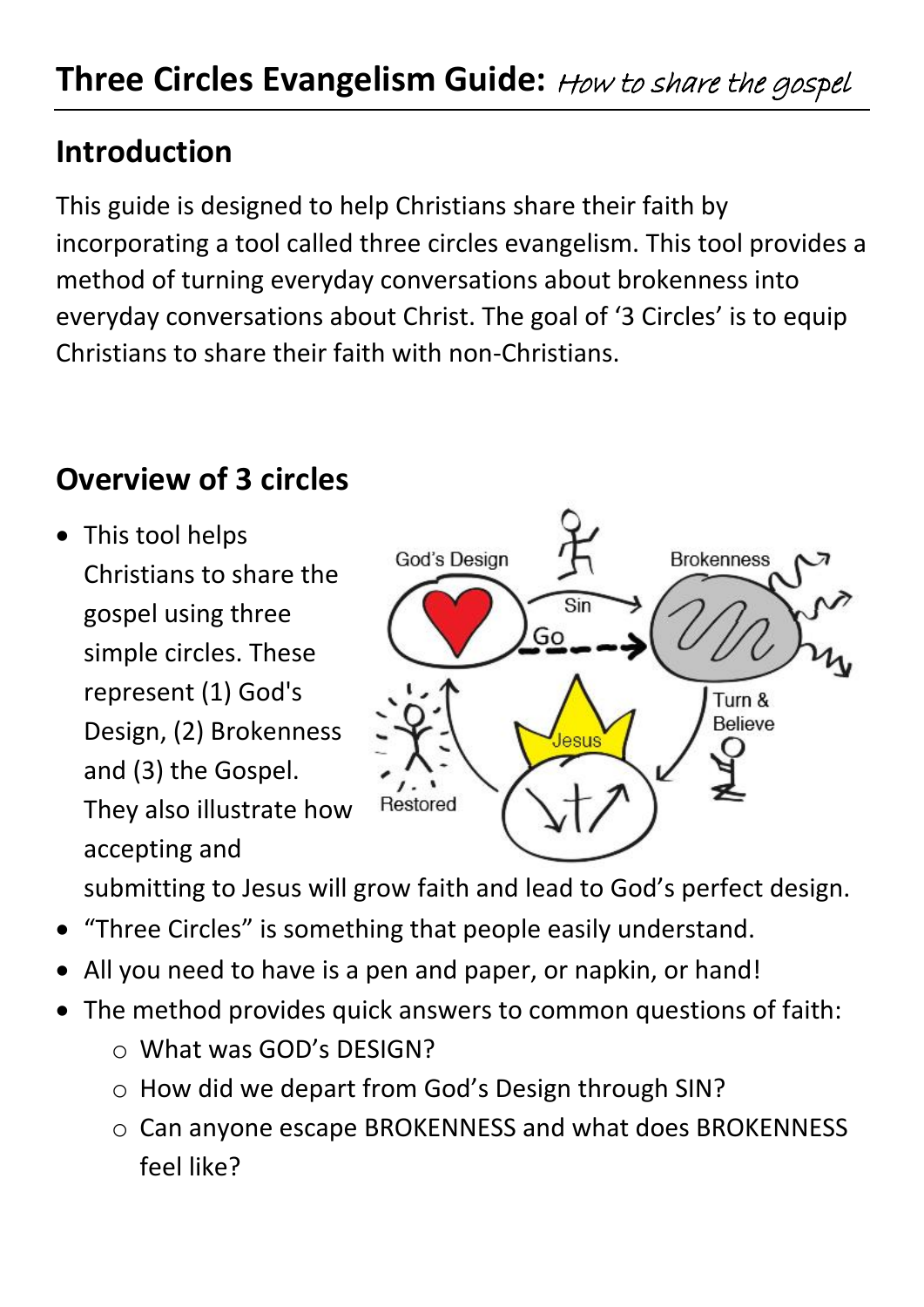## Explaining the gospel using three Circles

1- Draw a circle and label it "Brokenness". Draw several squiggly arrows out from it and looping back to 'Brokenness'. We are trying to show no matter what we do it just boomerangs back to brokenness.

**Brokenness** 

**Conversation Example:** *"We live in a world of brokenness, full of hurting people hurting each other. We try escaping brokenness by focusing on career, gaining money, overachieving, drugs, gambling, or alcohol. But all this just leads to greater brokenness. I overachieved, and had a long string of failed relationships. But in the end I just felt more pain."*

2- On the left, draw a second circle, and write "God's Design" above.

**Conversation Example:** *"Brokenness was not God's original design! God's design was perfect, like Himself, with no brokenness*  God's Design **Brokenness** 

*present."* (Draw heart to symbolize God's love).



3- Draw an arrow from God's Design to Brokenness and label it "Sin".

**Conversation Example:** *"Each of us has rebelled against God and walked away from His perfect design. The Bible calls this sin, and this leaves us in brokenness. Are you familiar with the concept of sin? Do*  God's Design **Brokenness** *you see this in your own life?"* $\overline{\text{Sin}}$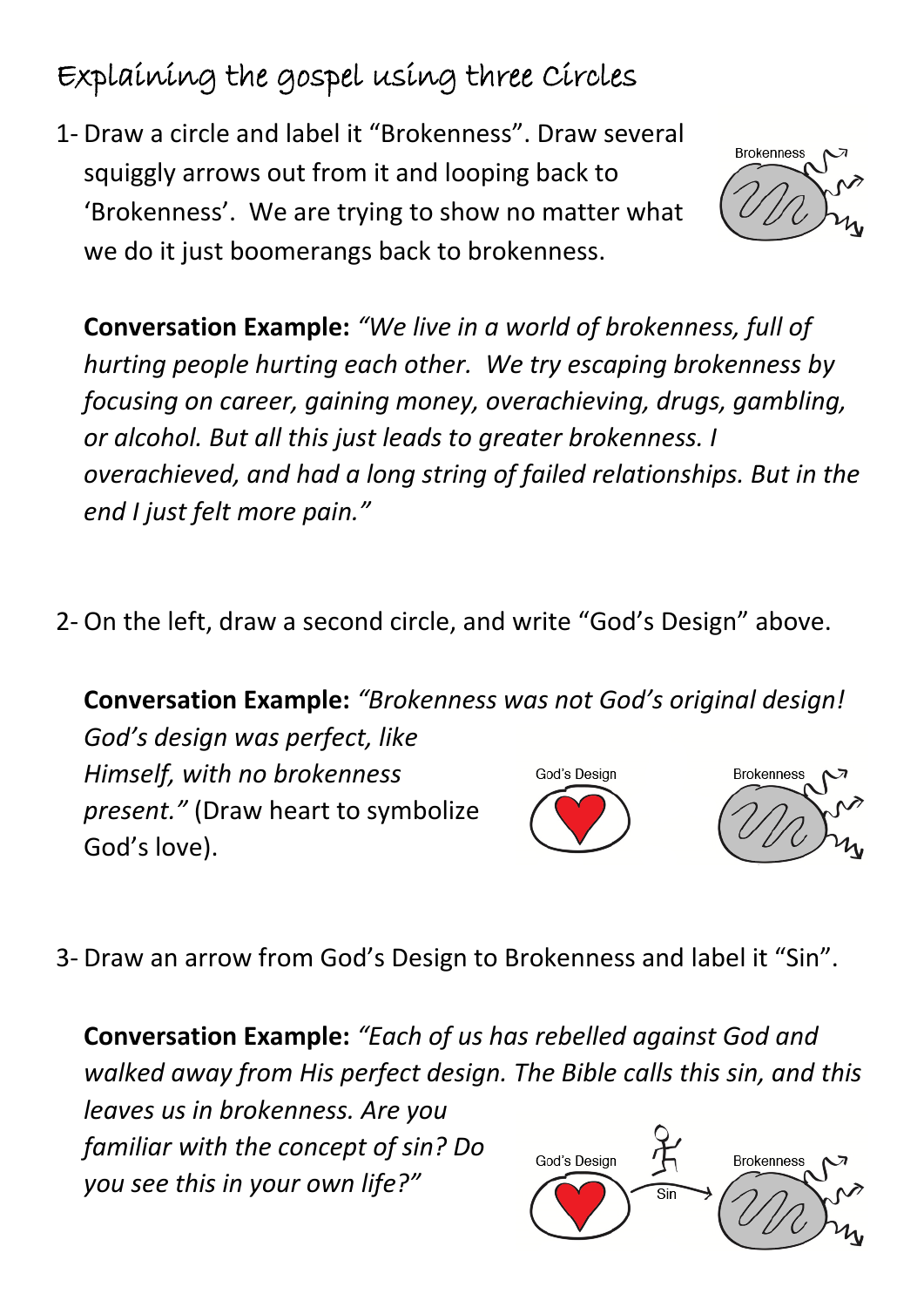4- Draw a third circle below and between the first two (forming an upside-down triangle of circles), and write "Jesus" above it.

**Conversation Example**: *"God saw we could not escape our brokenness on our own, so God demonstrated his love towards us!"* Now draw a down-arrow below Jesus' name inside the circle. *"God sent Jesus to the earth. Jesus was perfect and lived a perfect life,* 

*because He was God."* Next draw a cross next to the down-arrow. *"He suffered a horrible death on a cross to take our sin upon Himself."* Next draw an up-arrow next to the cross. *"Then Jesus rose again proving that He has power over death! He's alive!"*



5- Draw a line from Brokenness to Jesus, draw a king's crown and write Turn and Believe (or follow).

**Conversation Example**: *"Jesus tells all people to repent and turn from your sins. He also tells us to believe that He died for your sin and that God raised Him from the dead and to follow Jesus as king of your life. Jesus promises that if you do that you will be forgiven and restored back to God's design!"*